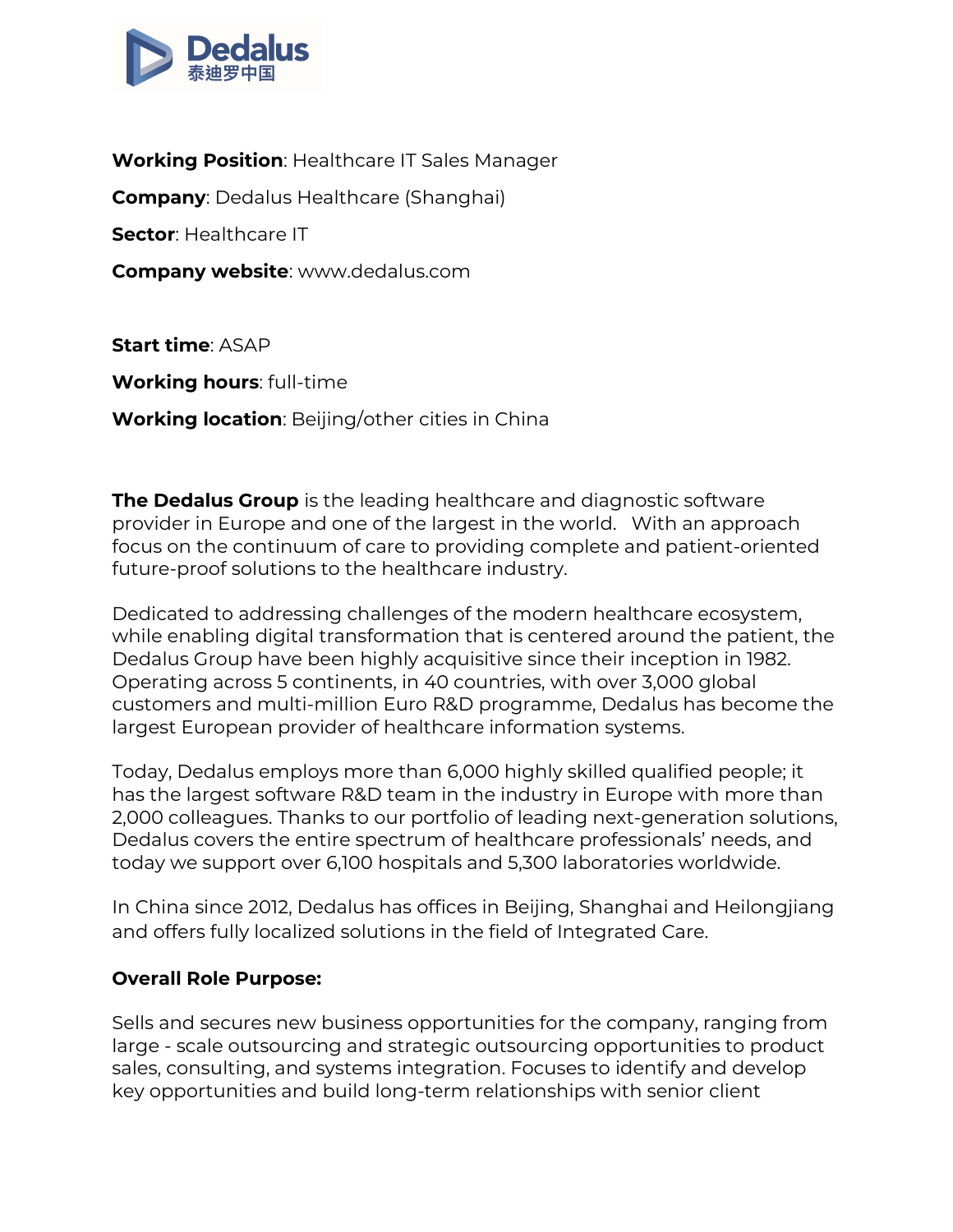

stakeholders within targeted organizations. Manages the full sales lifecycle from initial client contact to contract signature. Builds and manages a sales pipeline and ensures acceptance of company proposals and value propositions by all the relevant decision makers within a client organization.

### Key Accountabilities and Responsibilities:

Technology: Reports on the development status of business opportunities through the appropriate channels and systems/databases. Leverages company's capabilities to client requirements.

People: Works with multi discipline teams. Collaborates with appropriate team members to analyze IT and organizational trends, issues, and needs of potential clients and their decision criteria. Utilizes extensive business and industry knowledge to build long term relationships outside the company to facilitate meeting customer commitments.

Customer: Ensures that proposals are designed and presented as the best possible solutions to a potential client's specific business and organizational needs. Profiles Company capabilities as an IT partner at high organizational levels. Contributes to draft project proposals and offers for national and international tenders.

Business: Contributes to building company's reputation in the marketplace by analyzing the business/IT challenges of potential clients in relation to their core activities and business and social environments and proposing appropriate sales solutions.

Financial: Forecasts and commits to achieving annual sales/business targets.

# Typical Outputs and Deliverables:

Opportunity Sales Strategy | Client Plans | Sales/Business Targets | Deal Closures | Win/Loss Reports

# Educational Background/Experience

- Master degree in Computer Sciences, or other relevant fields;
- 3+ years of Sales experience in the Healthcare IT industry in China;
- Proven well established relationships with local hospitals and Healthcare IT companies in China;
- Previous experience with international companies.